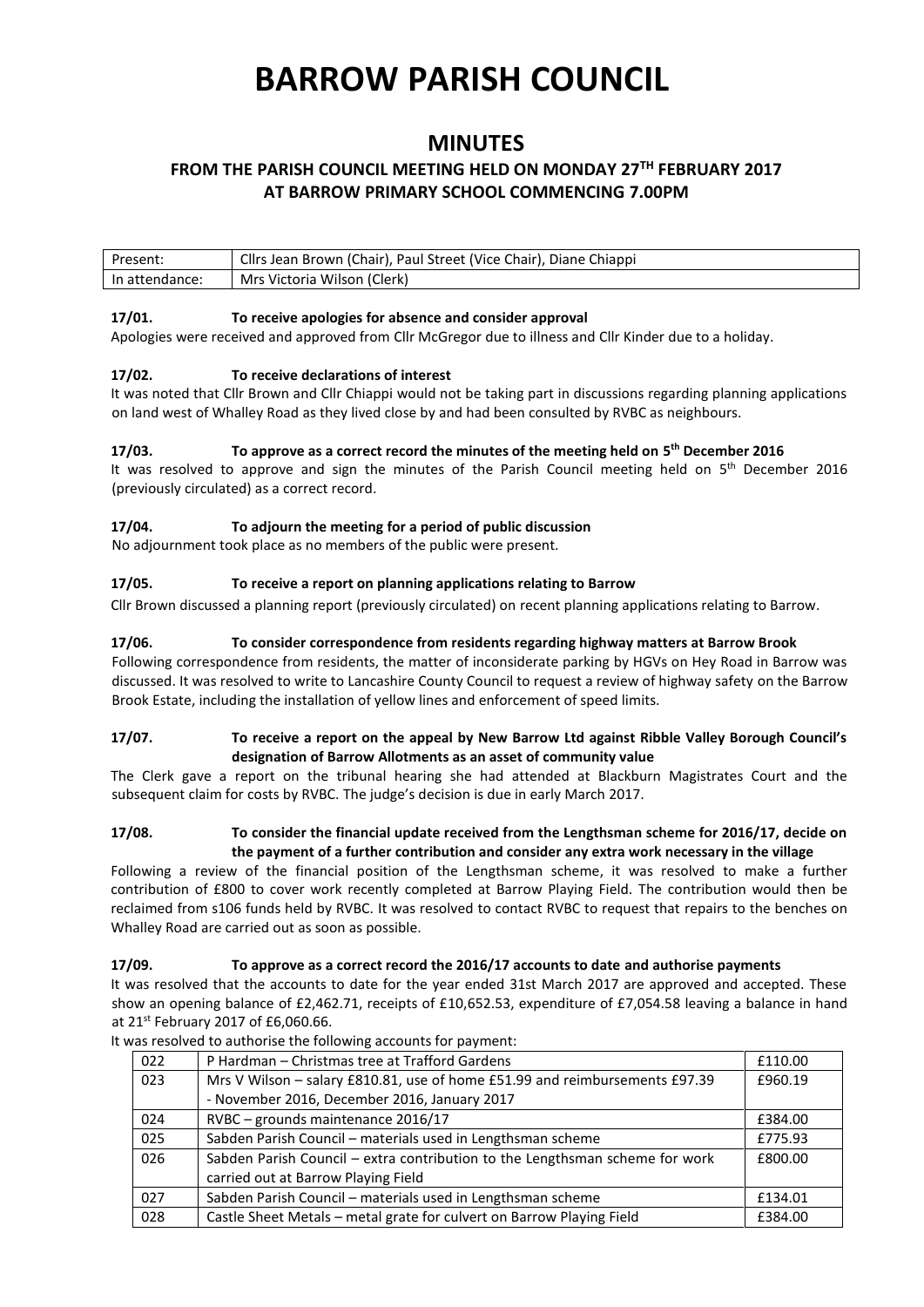# **17/10. To consider issues arising from the Parish Council's audit for 2015/16**

It was noted that the position regarding the reporting of funds from the Burial Committee was still unclear and our auditors, BDO, were awaiting the publication of a practitioners' guide. It was resolved to consider the position again before the audit process for 2016/17 begins in May 2017.

# **17/11. To receive an update on an application to RVBC for a Parish Grant for new play equipment on Barrow Playing Field**

The Clerk reported that she had obtained Borough Councillor Robert Thompson's approval to submit a grant application for £3,000 for new play equipment on Barrow Playing Field and the application had been completed and approved by RVBC. The Clerk signed the legal paperwork in her capacity as Responsible Financial Officer and advised that the grant should be claimed before August 2017.

# **17/12. To consider the installation of new fencing on Barrow Playing Field**

Following the approval of a grant by RVBC for new play equipment at Barrow Playing Field, the financial position regarding replacement metal railings was clarified and it was resolved that the Clerk would obtain further quotations to the agreed specification for consideration at the next meeting.

# **17/13. To consider action regarding the installation of defibrillators in the village**

The Clerk reported that following a successful grant application, the British Heart Foundation had delivered three defibrillators and cabinets for use in Barrow. It was resolved that because of the risks of vandalism, the cabinets should be fitted with keypads. The Clerk would research suitable locations for the defibrillators and report back at the next meeting. It was agreed that once the defibrillators were installed, the parish council would consider holding a training event for residents to attend.

# **17/14. To consider matters regarding the flood risk in the village**

The Parish Council noted their disappointment with the lack of detailed report and correspondence from LCC following their review of the flooding in Barrow in December 2015. It was resolved to write to LCC to express disappointment with the process and explain that the report to committee does not represent the experiences by residents in Barrow. Reference would be made to the inaccuracies in the report and concerns over the banking of the lodge and lack of maintenance at Pendle Fisheries.

# **17/15. To consider progress on designing a Parish Council logo and setting up a Parish Council website**

The Clerk discussed ideas for the website and arranged to forward papers to Cllr Street for review before submitting them to Scruffy Monkey, the website designers. It was agreed that Cllr Street would arrange a short video for inclusion on the home page of the website to include a personal message from the Chair. The matter of a new Parish Council logo was deferred pending updated designs from Scruffy Monkey.

# **17/16. To consider the future production of newsletters**

The draft newsletter prepared by the Clerk (previously circulated) was discussed and it was resolved that Members would distribute copies at the beginning of April, ahead of the Easter break.

# **17/17. To consider Barrow's entry to Lancashire's Best Kept Village Competition in 2017**

It was resolved that Barrow would not enter the competition in 2017 because of the ongoing development in the village. The possibility of planting a strip of land on the Barrow Brook estate was deferred and it was agreed to ask the Lengthsman to arrange some colourful bedding plants at Trafford Gardens.

#### **17/18. To receive a report from Whalley, Wiswell and Barrow Joint Burial Committee from Cllrs Brown** As Cllrs Brown and McGregor had not been able to attend the previous committee meeting, there were no matters to report. It was noted that a tidy-up day would take place at the cemetery on 1<sup>st</sup> March 2017.

# **17/19. To receive a report from the Parish Council's Liaison Committee meeting on 26th January 2017 from Cllr Chiappi**

Cllr Chiappi reported on items discussed at the last committee meeting, including a presentation on dog fouling, grants available for compliance with the Transparency Act, BT's consultation on the proposed removal of payphones and beacons to commemorate the end of World War I.